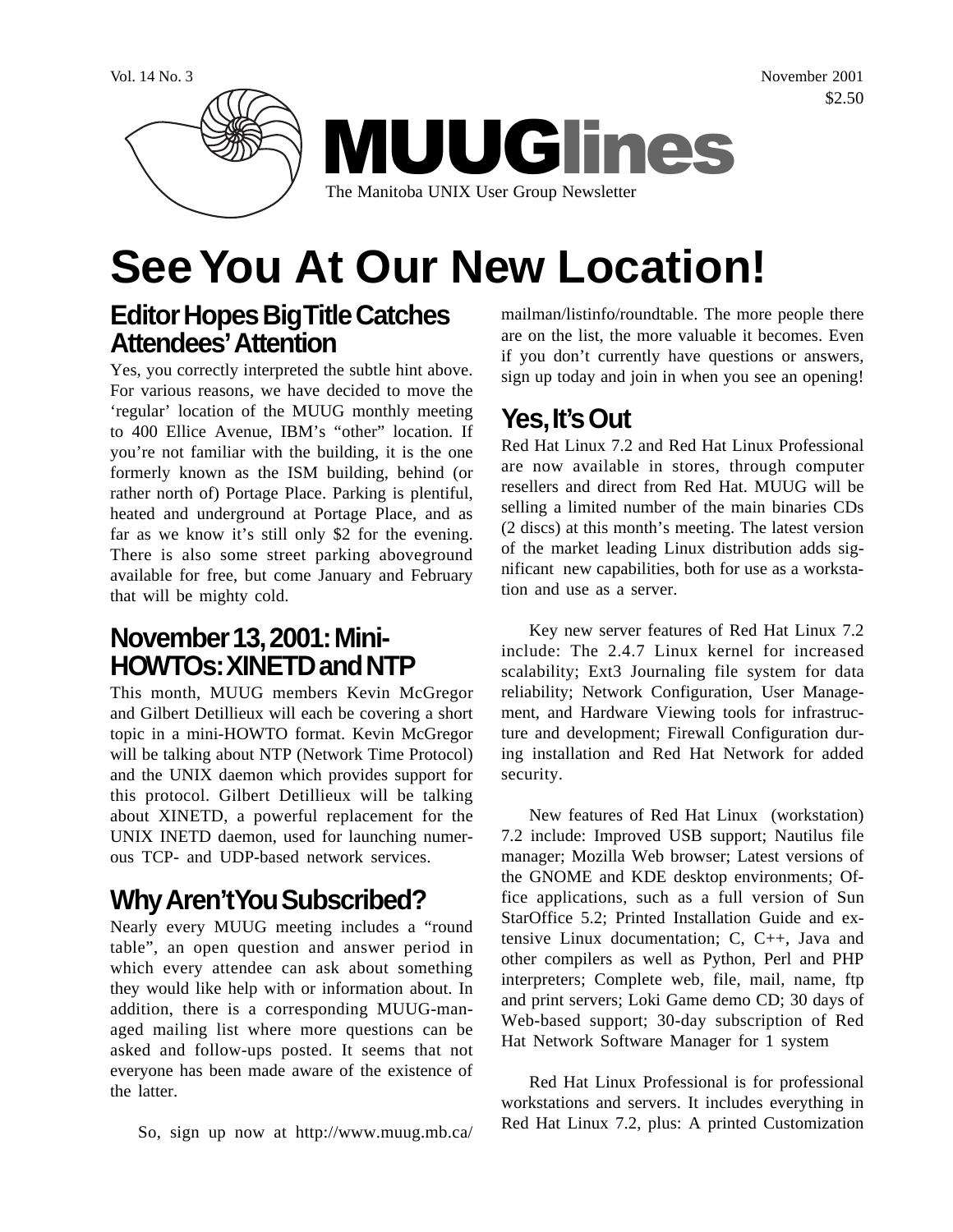Guide; A Web Server Applications CD with application development tools and Interchange ECommerce package; Workstation Applications CD with full Adobe Acrobat, IBM Java Run Time Environment and more; System Administrator CD; 60 days of Web-based support; 60 days of Telephone-based support, including 2 incidents; 180 day subscription of Red Hat Network Software Manager for 1 system

Within six months, Red Hat will announce an advanced server version of Red Hat Linux 7.2, with a Linux kernel specifically compiled for datacenter deployments, including full support for UP through 8-way SMP systems. Also due out later is a version of Red Hat Linux 7.2 for IBM's S/390 Mainframe, complete with the 2.4 kernel, development libraries, and S/390 specific tools and utilities for installation natively or as VM guests. For both products Red Hat will offer a complete set of support and professional services, including software maintenance, technical support, consulting, deployment, integration, training and custom development services.

Additionally, Red Hat will be announcing the availability of the Red Hat Embedded Linux Developer Suite, a packaged solution for creating embedded applications and devices. The Developer Suite, which will start at \$2,500.00, accelerates development cycles and improves product quality by using Red Hat Linux 7.2 as the common base for the host and target platforms.

Pricing and Availability: Red Hat Linux 7.2 is priced at \$59.95; Red Hat Linux Professional is priced at \$199.95; Red Hat Embedded Linux Developer Suite will start at \$2,500.00. Pricing for the other products will be announced upon availability. Contact Red Hat for pricing of various service and support programs.

#### **Borland Releases Kylix 2 Open Edition**

Borland has introduced Kylix2 Open Edition. Kylix Open Edition enables the Linux® developers to quickly and easily create sophisticated, highly visual end-user GUI open-source applications with the ease of drag-and-drop development. Included in the Kylix Open Edition is FreeCLX™, the open

source, GPL-licensed version of the component library for cross-platform development. Kylix Open Edition delivers a comprehensive palette of over 100 reusable, customizable and extensible FreeCLX components for open source Linux applications. Developers can download Kylix Open Edition from http://www.borland.com/downloads.

Kylix is a component-based environment for two-way visual development of graphical user interface (GUI), Internet, database and server applications. Kylix is powered by a new high-speed native Delphi™ compiler for Linux and implements a native Linux and cross-platform version of the Borland Visual Component Library (VCL) architecture called CLX. CLX is designed to radically speed native Linux application development and simplify the porting of Delphi applications between Windows® and Linux operating systems.

Borland Kylix is available in the Server Developer Edition for \$2999 CDN, the Desktop Developer Edition for \$299 CDN for a limited time, and the Open Edition. Kylix Open Edition for open source software (GPL) developers will be available for free download. For more information, visit http://www.borland.ca

#### **SDL Game Development Contest**

Sponsored by Linux Journal, Loki Software, and No Starch Press, the publishers of the new book Programming Linux Games, the contest objective is to create a complete SDL-based video game in under a megabyte.

SDL (Simple Directmedia Layer) is a crossplatform multimedia development API released under the GPL by Loki Software. It has some similarities to DirectX for Windows.

The prizes are:

- First Place: Entire library of Loki Software games, 10 No Starch Press books, 2 year subscription to Linux Journal, No Starch Press T-shirt
- Second Place: 2 games from Loki Software, 2 books from No Starch Press, 1 year subscription to Linux Journal, No Starch Press T-shirt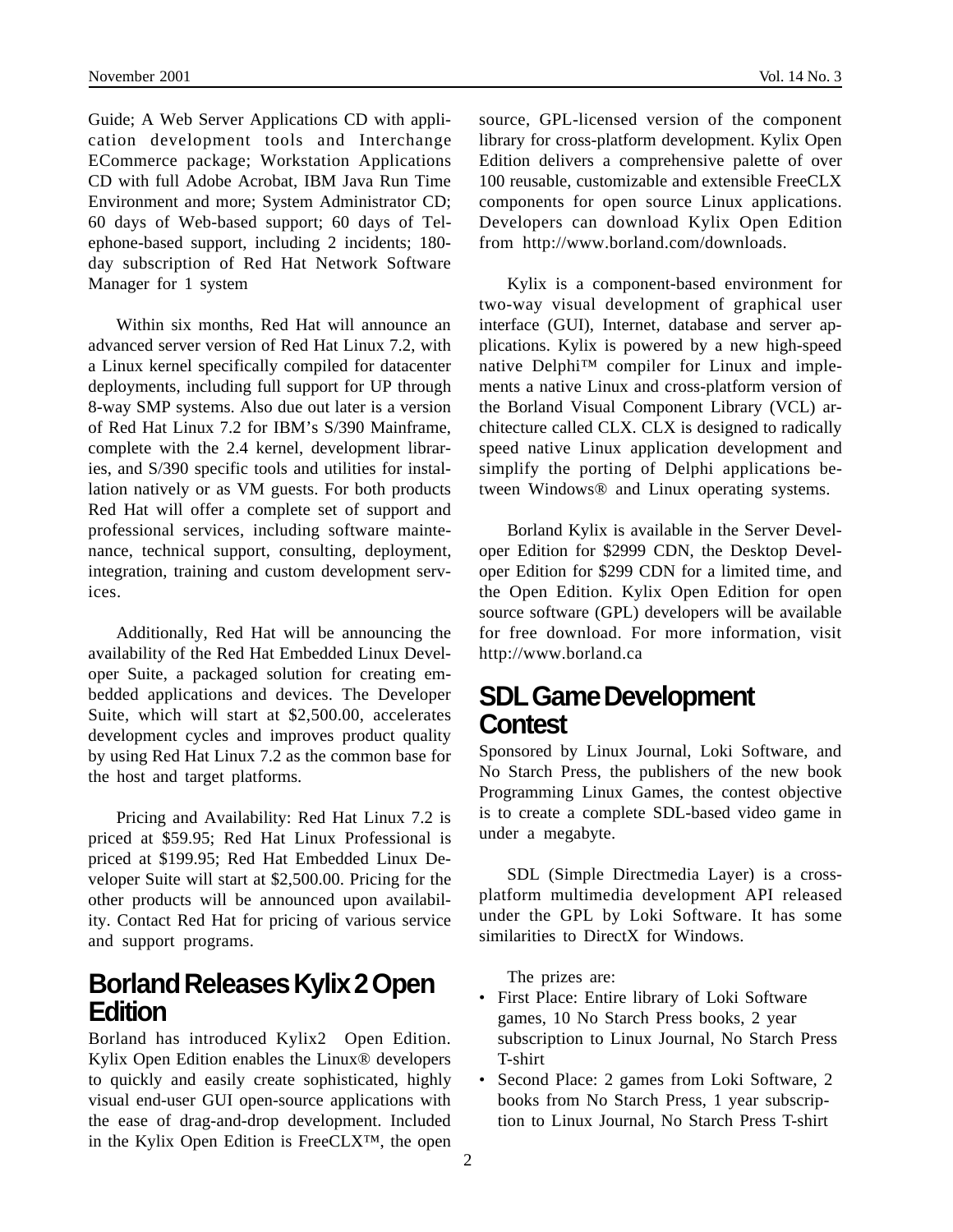• Third Place: 1 game from Loki Software, 1 book from No Starch Press, 1 year subscription to Linux Journal

The top ten winners will also be included on a Loki special edition CD-ROM; the deadline is December 1, 2001. The four-judge panel is:

- John R. Hall, author of Programming Linux Games and Loki Software contractor
- Sam Lantinga, author of Simple DirectMedia Layer
- Don Marti, Linux Journal Senior Technical Editor
- Matt Might, Computer Science and Economics student at Georgia Tech

Complete rules can be found at http:// www.nostarch.com/?games. Here are some highlights:

Entries must consume less than one megabyte, that is  $1024 * 1024 = 1048576$  bytes, of storage space. The game's binaries and all datafiles must fit in this amount of space.

External libraries (as described below) do not count against the megabyte.

It IS OK to use internal compression, as long as the program never takes up more than one megabyte of disk space at any given time. You can decompress to memory, just not to disk. popen("gzip") is not OK, but you can link against zlib (no penalty). It is NOT OK to download data from the network at runtime.

The host platform will be at least a Pentium II 450, running Linux. However, since the purpose of the contest is to write a fun and fast game that anyone can play without special hardware, the judges will be especially impressed by games that also run on the PowerPC. (Note that the PPC is not hard to support; Linux is Linux. Just watch out for endianness issues.)

The test machine will have a sound card supported by SDL, and a relatively fast 2D video card. However, 3D acceleration will NOT be available. You can use 3D, as long as software rendering is fast enough.

If the entry doesn't compile, you're at the

mercy of whoever happens to be behind the keyboard. Not all judges are programmers, and you shouldn't expect gamers to be programmers either. Entries that don't compile might be thrown out, or maybe just frowned at, but they probably won't win.

You can use any programming language you want, as long as it has SDL bindings. For that matter, you can even write a set of SDL bindings for your favorite programming language and use them, as long as you tell the judges ahead of time. Most people will probably use C or C++, but we expect several Python entries. The PyGame library will be available.

The use of external libraries is allowed and encouraged. You can count on any library that ships with the major Linux distributions. We will make a reasonable effort to accommodate special requests. Please provide a list of required libraries in your README file.

Group entries are acceptable, but you'll have to divide the prize amongst yourselves.

All entries must be released under an Open Source Initiative-approved license. You can find a complete list at http://www.opensource.org.

It must be possible for the judges to recompile your entry using freely available tools. If you use any oddball stuff, please check with us beforehand, and be sure to include directions for building your entry.

As a special exception, we ask that Borland Kylix users supply binaries in addition to their source code, as the judges probably won't have a copy of Kylix handy.

International contestants are welcome.

Judging will focus on the following criteria: **Entertainment value**. Is the game fun to play? Is it addictive, and does it have a high level of replayability? The easiest way to win this contest is to create a game that the judges don't want to stop playing, even if they have lots of other entries to look at.